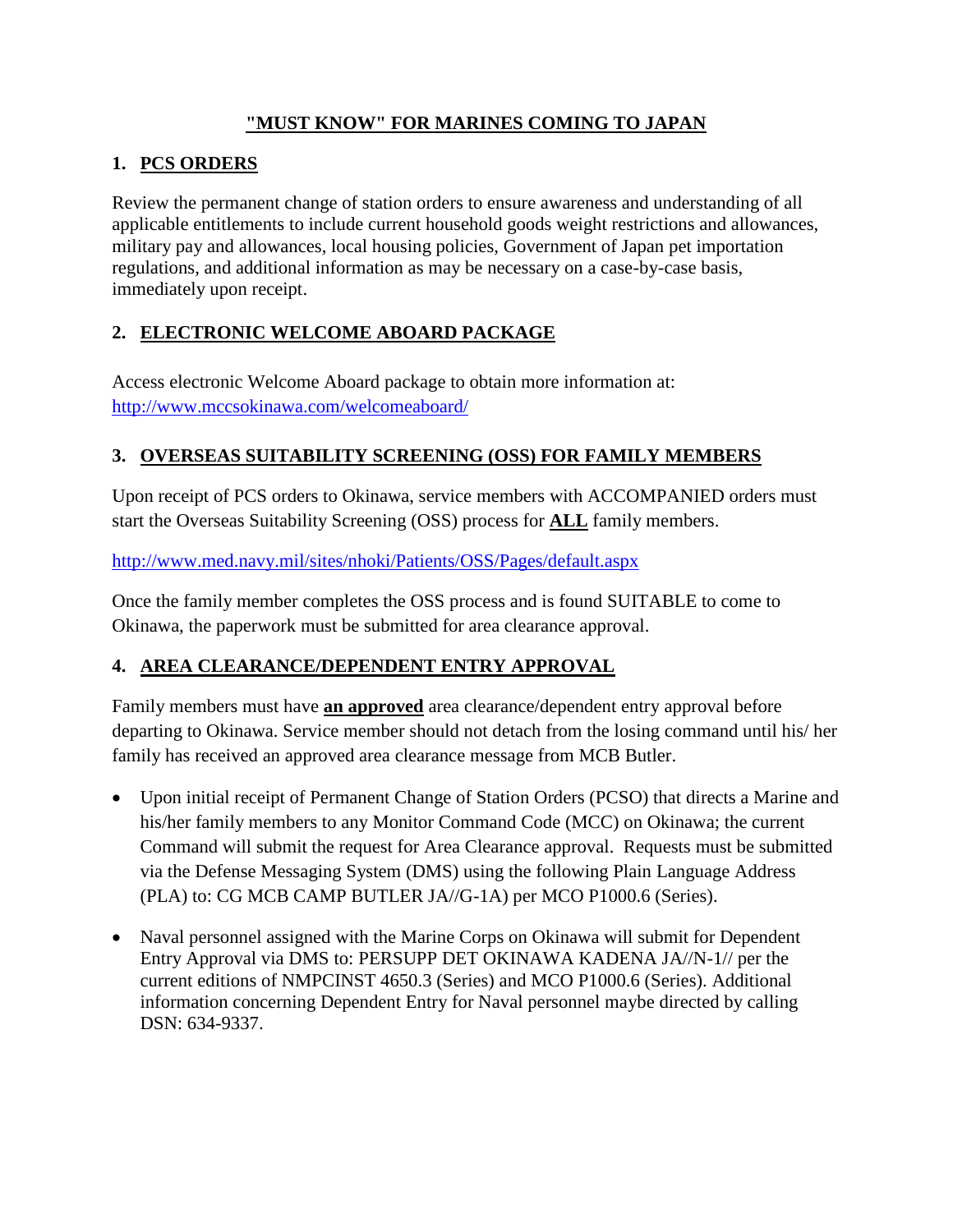#### **Area Clearance Points of Contact**

- Marines: Mrs. Kerry-Ann Francis, IPAC Inbound Section, 645-8512 Email: [kerryann.francis@usmc.mil](mailto:kerryann.francis@usmc.mil) Also handles green side Sailors
- Navy: PS1 Charlene Blackstock, PCS Inbound, 634-6310/6316 Email: [Charlene.Blackstock@fe.navy.mil](mailto:Charlene.Blackstock@fe.navy.mil)

**Once the inbound service member receives the approved area clearance, he/she must verify if all family members are listed on the area clearance. In addition, they must check if all information is correct (SSN, DOB, etc.). If the information is incorrect, the service member must request it to be corrected departing to Okinawa.** 

#### **5. DOCUMENTS**

Inbound service members should verify that all their documents are up to date and all IDs are valid at the time of departure. Name and initials should match on all identification. All dependents, regardless of age, must have a passport. Dependents 10 years of age or older must also possess a valid military ID. Failure to provide these documents will prevent and individual to board a flight.

### **6. PETS**

The process to bring a pet to Japan can be very extensive (6-9 months). We recommend that service members start this process as early as possible by visiting a Veterinary Facility (preferable on-base vet clinic, if available). All steps of the process must be completed in order to avoid delay. The pet process includes the following: 1) Microchip, 2) Vaccines, 3) Fluorescent Antibody Virus Neutralization (FAVN) rabies blood test , 4) Quarantine, 5) Health Certificate, 6) Advanced Notification. There are a couple of websites that you can visit to obtain information about bringing your pets to Okinawa.

- MCCS Okinawa Electronic Welcome Aboard Package located at [http://www.mccsokinawa.com/welcomeaboard/,](http://www.mccsokinawa.com/welcomeaboard/) click on "Housing & Pets" and then click on "Pet Information" link which will access a booklet called "Importing Pets into Japan". This booklet covers the pet importation process step-by-step.
- Japan District Veterinarian Command website located at: [http://www.usarj.army.mil/organization/vet/import.aspx.](http://www.usarj.army.mil/organization/vet/import.aspx)
- Japan Animal Quarantine Service website located at: <http://www.maff.go.jp/aqs/english/contactus.html>

AMC flights will take pets and cages weighing a total of 150 lbs. However, space for pets is limited on AMC. If traveling commercially, pets with their cage weighing over a combined of 100 lbs will probably have to go cargo, which is much more expensive. If this situation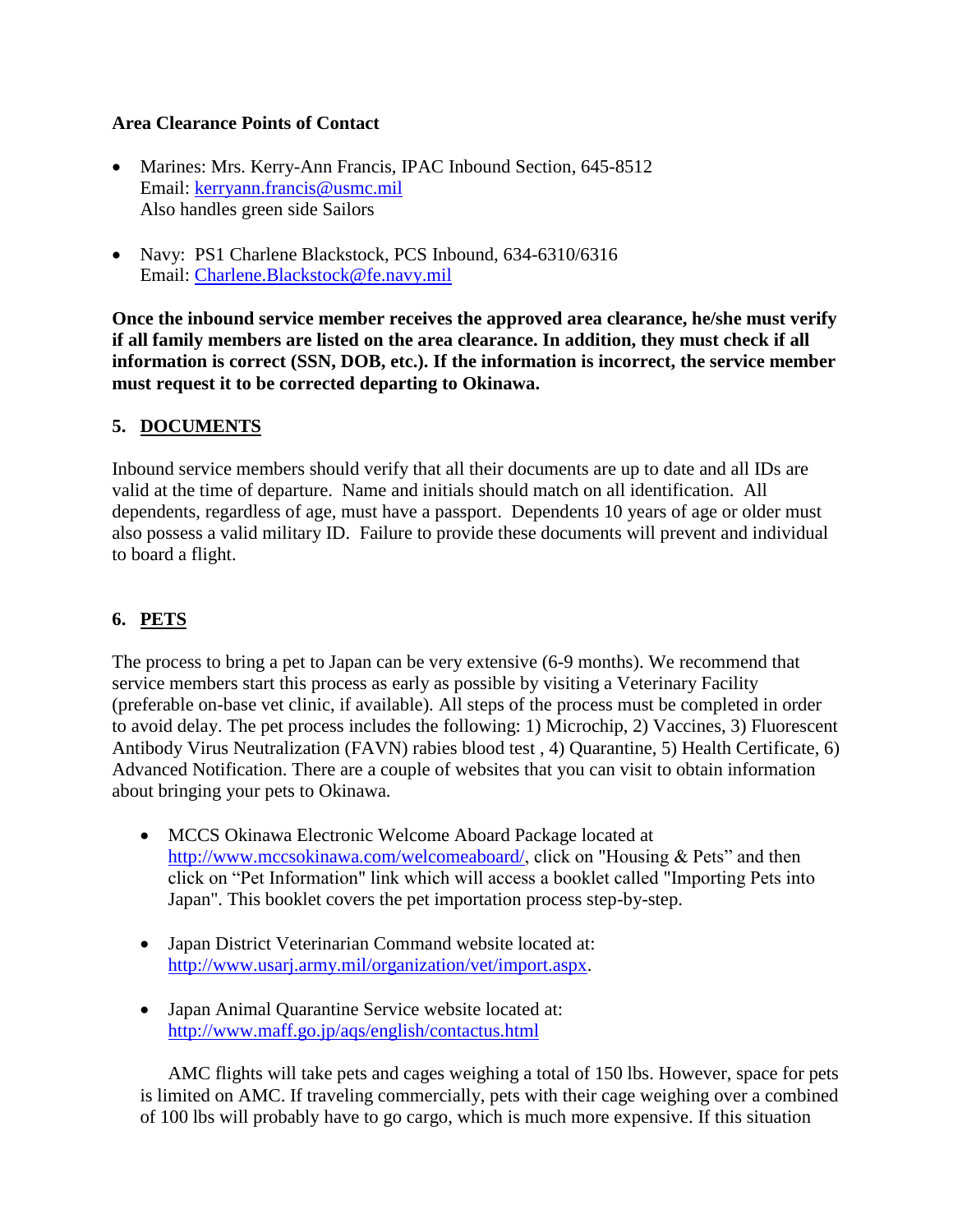applies to an inbound family, we recommend they research the cost flying their pet via cargo. As mentioned above, this option is a much costlier option. They might be able to get a spot on AMC to come to Okinawa, but there is no guarantee that they will have a spot on AMC when they depart Okinawa, especially during the summer months. Most airlines (other than AMC) have severe restrictions regarding flying any pets during the summer months. Please check with the airlines to find out what restrictions/regulations they have regarding flying pets.

Airlines may also have restrictions regarding flying short-nosed dogs (Shih-Tzus, Llaso Apso, Bulldogs, etc). Check with the airlines for regulations/restrictions/policies regarding short-nosed dogs before starting the process to bring a dog(s) to Okinawa. Most commercial airlines will not fly these dogs due to the high fatality rate. At this time, English Bulldogs, Old English Bulldogs, or mixes of these breeds, may only fly to and from Okinawa on the AMC flight.

# **7. BANNED DOG BREEDS**

According to AFI 32-6001\_AFGM2 and MCBJO 10570.1, certain dog breeds are prohibited in all Military Family Housing (MFH) on Okinawa. In addition, the Memorandum for all MFH in Okinawa [\(http://www.housing.af.mil/shared/media/document/AFD-120525-022.pdf\)](http://www.housing.af.mil/shared/media/document/AFD-120525-022.pdf) combines the restricted breeds and identifies them as follows:

- Pit Bull (full or mixed breed)
- Rottweiler (full or mixed breed)
- Canid-wolf hybrid (full or mixed breed)
- Doberman Pincher (full or mixed breed)
- Chow (full or mixed breed)

Please note, having one of these breeds is NOT justification to be granted permission to reside in off-base housing.

### **8. MILITARY FAMILY HOUSING (MFH) FOR ACCOMPANIED PERSONNEL**

The Air Force is the DoD Executive Agent for all MFH on Okinawa. According to the 18 WG Policy Letter No. 38, all DoD personnel are mandated to live on-base, unless housing reaches the occupancy rate of 95% or more based on service member pay grade/family status.

Eligible personnel (36 months accompanied tour) can submit an Advance Housing Application (Form DD 1746) to the Housing Management Office. Newcomers must also report to the housing office within 2 days after arriving on island to receive the housing briefing and more information on their housing assignment. When visiting the Joint Housing Office, ensure copies of orders and Area Clearance/Dependent Entry Approval are brought to this appointment.

Members can submit the application (Form DD 1746) via email prior to their arrival along with a copy of their web orders to establish themselves in the housing waiting list database. A copy of their approved Area Clearance message will be required upon check-in. The Advance Housing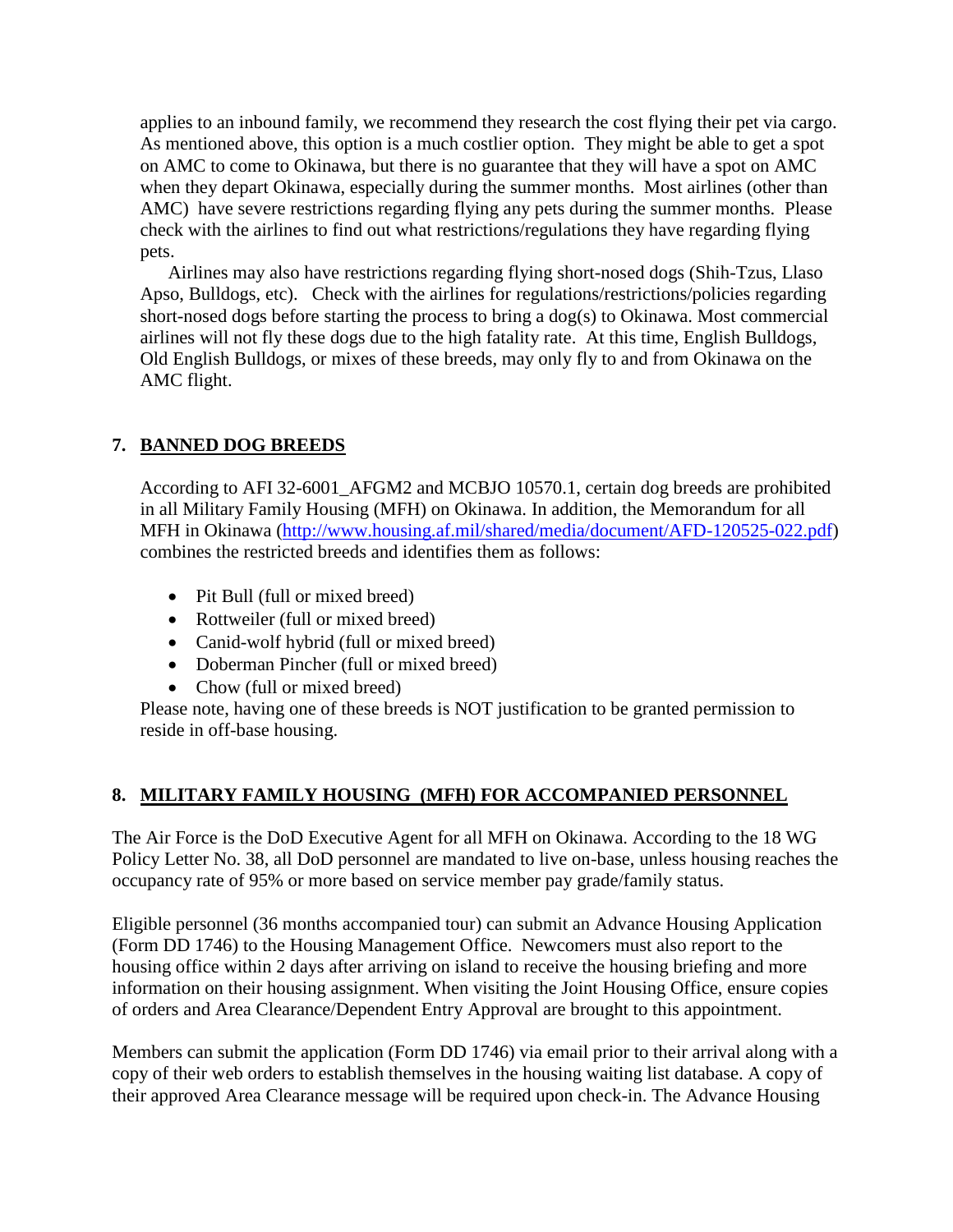Application (Form DD 1746) along with DoD Housing email addresses and phone numbers can be found at:<http://www.housing.af.mil/okinawa/index.asp>

# **9. BACHELOR QUARTERS MANDATORY POLICY**

The MCIPAC Letter 4-13, signed 11 February 2013, states that bachelor and unaccompanied enlisted military service members in pay grades E-1 through E-7, Warrant Officers in pay grades WO-1 through CWO-3, and Officers in pay grades 0-1 through 0-3 shall be assigned to live in on-base bachelor housing/quarters.

In addition, this policy also states that Overseas Housing Allowance (OHA) will NOT be paid to an unaccompanied military service member already drawing Basic Housing Allowance (BAH) for family members back in CONUS. This policy applies to ALL ranks, including senior enlisted and officers on unaccompanied tours to Okinawa, who are not subject to the mandatory Bachelor Quarter assignment policy discussed above.

# **10. WEIGHT RESTRICTION**

- **Accompanied Marines** are entitled to 2,500 pounds (net) or 25 % (net) of the Joint Federal Travel Regulations (JFTR) weight allowance, whichever is greater, which also includes your Unaccompanied Baggage (UB) shipment.
- **Unaccompanied Service Members** are entitled to 10% of their JFTR allowance.
- Neither the Distribution Management Office (DMO) nor the carriers are responsible for staying within this allowance. If a service member exceeds his/her allowance, the service member must pay all charges connected with the excess weight.
- For any exceptions regarding this policy, contact or visit the nearest DMO Office.

# **11. FURNISHINGS**

- **Accompanied Marines-** furniture and appliances will be provided for accompanied service members for the duration of their tour. Information about the items provided by the furnishings management office can be found at: <http://www.housing.af.mil/okinawa/furnishingsmanagement/index.asp>
- **Unaccompanied Marines Service Members-** bachelor and unaccompanied enlisted military service members should not ship their household goods to Okinawa. There is no space at the bachelor quarters to accommodate furniture. If member is provided a Certificate of Non-Availability from the billeting office (BEQ/BOQ) and given the permission to reside off-base, the member can look for off-base housing that is already furnished. More information please call the Housing Management Office at DSN (315) 634-0582/0583.

# **12. TEMPORARY LODGING ALLOWANCE (TLA)**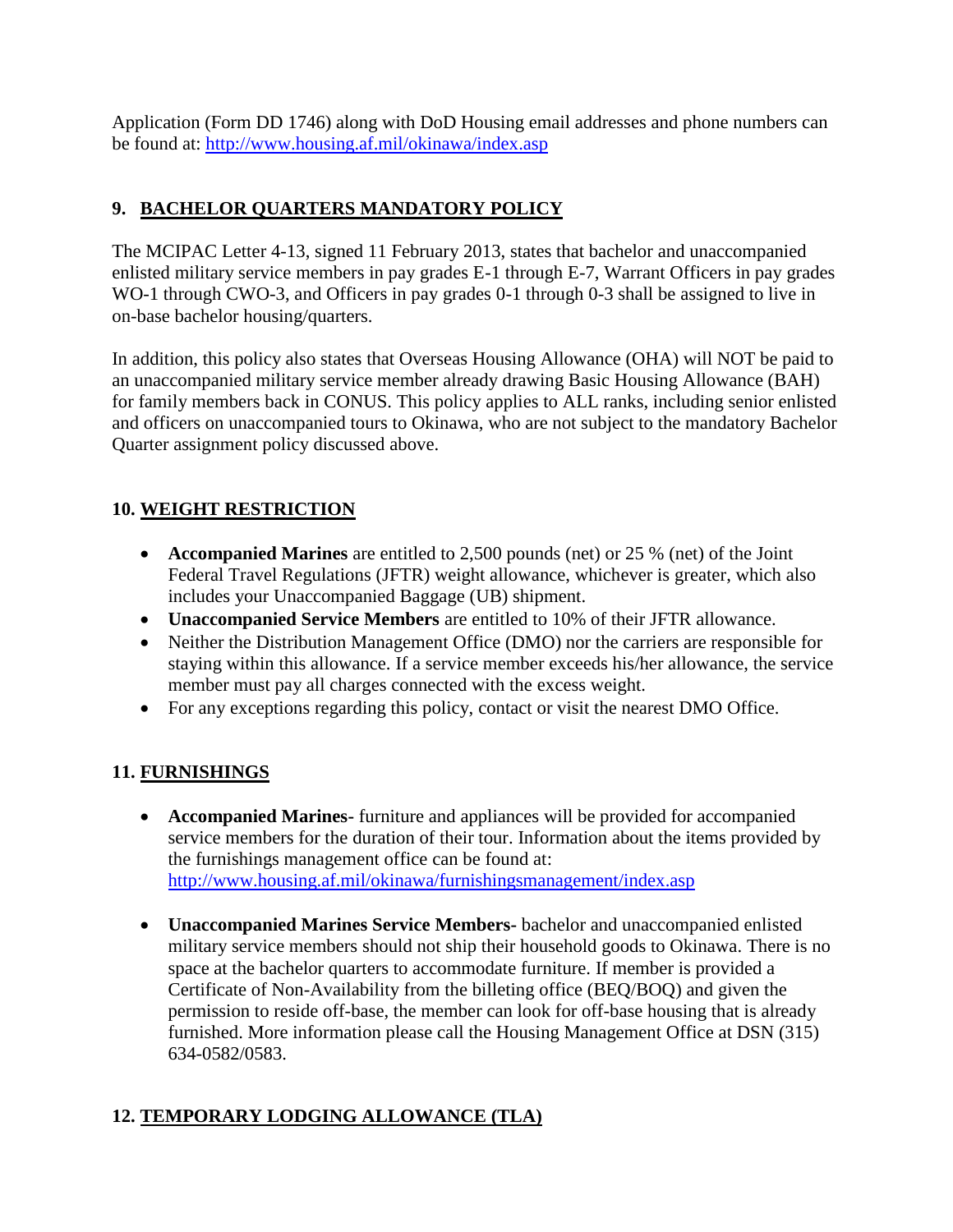Sponsors are responsible for making lodging reservations at government approved Temporary Lodging Facilities (TLF) for the inbound family to reside at awaiting assignment to military housing. TLA is authorized to assist the service member in partially offsetting expenses incurred during the occupancy of temporary lodging. There is no entitlement to TLA while in a travel status or once permanent quarters are occupied.

### **TLA is contingent upon**

- Marines MUST use a government TLF (i.e., WestPac, Courtney or Hansen Lodge) unless a Certificate of Non-Availability (CNA) is obtained stating that the facility closest to their place of work is not available for occupancy.
- If the member chooses to stay at an off base TLF and does not provide a CNA from the on base TLF, then the member's lodging reimbursement under TLA will be limited to the government TLF rate, not the rate of the off base TLF. For a family consisting of one active duty member and three dependents, the cost is currently \$125.00 per day for an on base facility and can be as much as \$300.00 per day in an off- base TLF.
- Upon arrival, Navy personnel should check with their personnel support detachment for current guidelines.

**PETS (Dogs & Cats) ARE NOT ALLOWED** in any of the Marine Corps camps military lodging facilities, so personnel will be required to obtain lodging on the local economy**. A Certificate of Non-Availability (CNA) will not be provided due to pets.**

**Single or unaccompanied service members are not entitled to TLA, unless the Billeting Office has issued a CNA.**

**If a service member arrives ahead of (or without dependents) he/she MUST reside in the BEQ/BOQ (Billeting). They are NOT ENTITLED to TLA under these circumstances. If billeting is not available, a Certificate of Non-Availability (CNA) must be obtained from billeting office prior to occupying any temporary lodging facilities. Without the CNA, TLA will not be reimbursed.**

Personnel accompanied by dependents must be prepared to pay \$1250 to \$3525 for temporary lodging and subsistence for the initial 10-day period. Personnel are eligible for TLA to offset costs until private or government quarters are obtained. TLA is paid based on the number of days temporary lodging is required and will be reimbursed in 10 day increments. Personnel assigned to Okinawa will not normally be authorized more than 30 days of TLA.

Advance payment of TLA is authorized and encouraged for personnel who may require temporary lodging. Advances may be requested prior to and immediately after arrival on Okinawa. The TLA payment process normally takes between 5-7 business days and payments will be made directly to the service member's direct deposit account. Personnel are required to pay the full amount of their final TLF bill upon check out. Therefore, requesting advance TLA is highly encouraged if adequate funds to pay the bill are not available.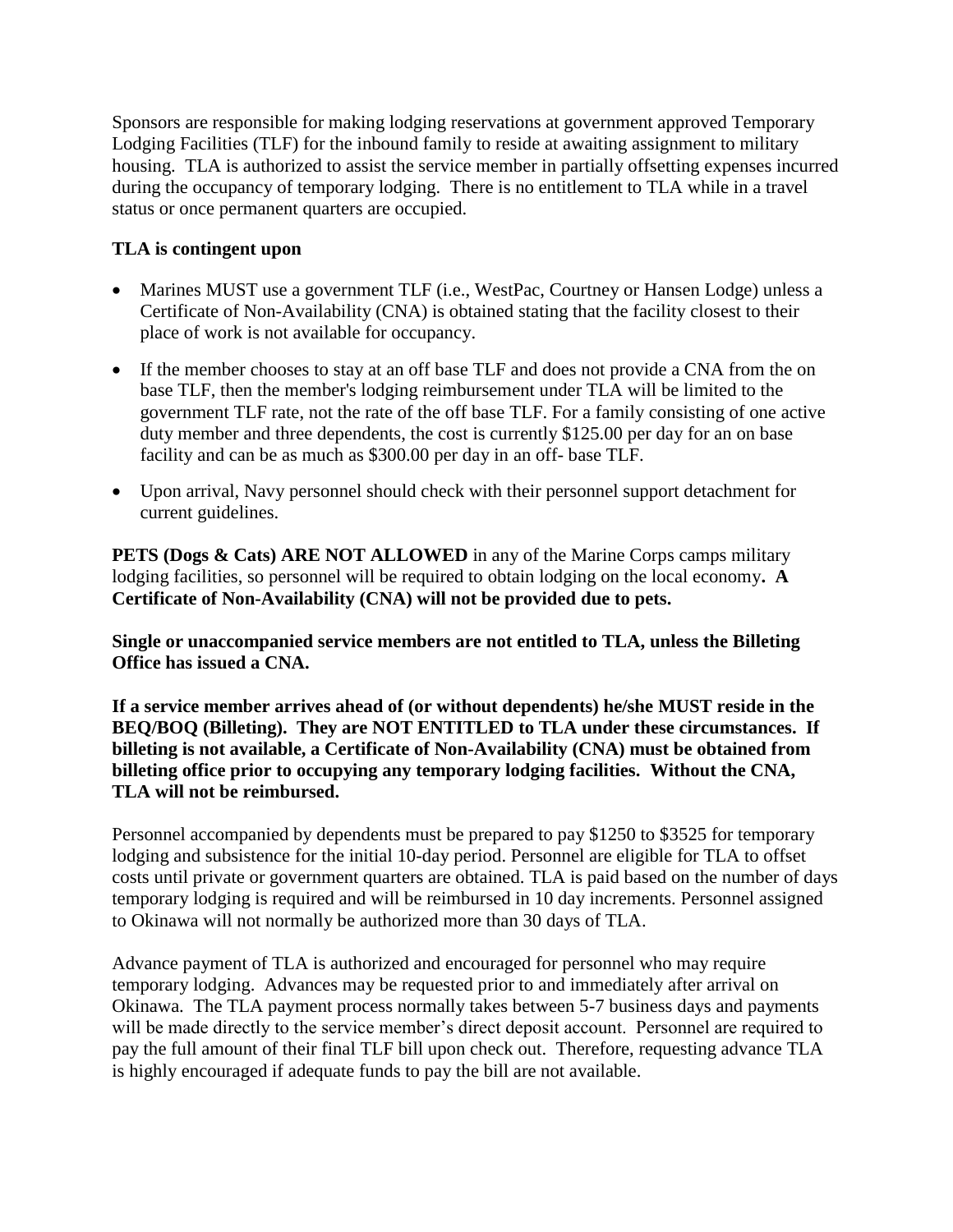### **13. NEWCOMERS' ORIENTATION WELCOME ABOARD BRIEF (NOWA)**

NOWA is mandatory in accordance with MCBJO 1754.1D. Attendance at NOWA must be confirmed prior to the MCB Safety Office issuing the SOFA POV Drivers' Licence (USFJ-4). NOWA is held every Wednesday from 0720-1400. To sign up for Newcomers' Orientation or to get more information, call 645-8395/9626/7494. NOWA attendees must bring at least 2 copies of PCS orders and 2 copies of area clearance/dependent entry approval.

- Civilian attire is appropriate to attend NOWA.
- FREE bus transportation is available, but must be reserved/requested when registering for NOWA.
- FREE childcare is available on a very limited space-available basis. Please contact the CYTP Resource and Referral Office (Bldg. 495, Camp Foster) at DSN (315) 645- 4117 for child care reservations. There is a child care package that must be completed by the inbound service member/family prior to NOWA. Childcare provided at the Child Development Center/School Age Care or by a Family Care Provider. For the NOWA package or for full time care, please visit [http://www.mccsokinawa.com](http://www.mccsokinawa.com/) and click on Marine and Family, Resource and Referral link (under Family Care).
- **IMPORTANT NOTE REGARDING TRICARE ENROLLMENT**: To enroll in TRICARE at NOWA, each service member must have the TRICARE enrollment form (provided during NOWA) filled out and signed, and turn it into the TRICARE representative along with one copy each of their Approved Area Clearance Message and PCS Orders. If the newcomer does not bring copies of these documents to NOWA, the newcomer can complete the enrollment process within 30 days of arrival at the U. S. Naval Hospital (Camp Foster) or 18 Medical Group (Kadena AB) TRICARE offices.

### **14. CONTRACTS (CELL PHONES)**

Cellular Phone companies in Japan have an AUTOMATIC Two year renewal contract, which means the existing or current two year contract, will automatically be renewed on its expiration date, unless otherwise communicated with the cell phone provider. Most of Japanese Cell Phone companies DO NOT have a "Military Clause", which cancels contract/penalties due to military orders/deployment. Because of this, the service member might end up paying a very costly penalty for canceling his/her contract before the 2 year contract is complete. Because of the automatic two year contract renewal, service members leaving after a normal three year tour might be subjected to costly cancellation and penalty fees. Please talk with to your cell phone provider on Okinawa to find out if the company has other options such as monthly and pre-paid agreements. Service members must also ensure they completely cancel their contacts before leaving Okinawa. Again, as with any contract, all service members should thoroughly read and fully understand their contracts before signing them.

### **15. DODDS SCHOOLS**

All Department of Defense Education Activity (DODEA) schools registration forms are available online at http://www.okinawa.pac.dodea.edu/